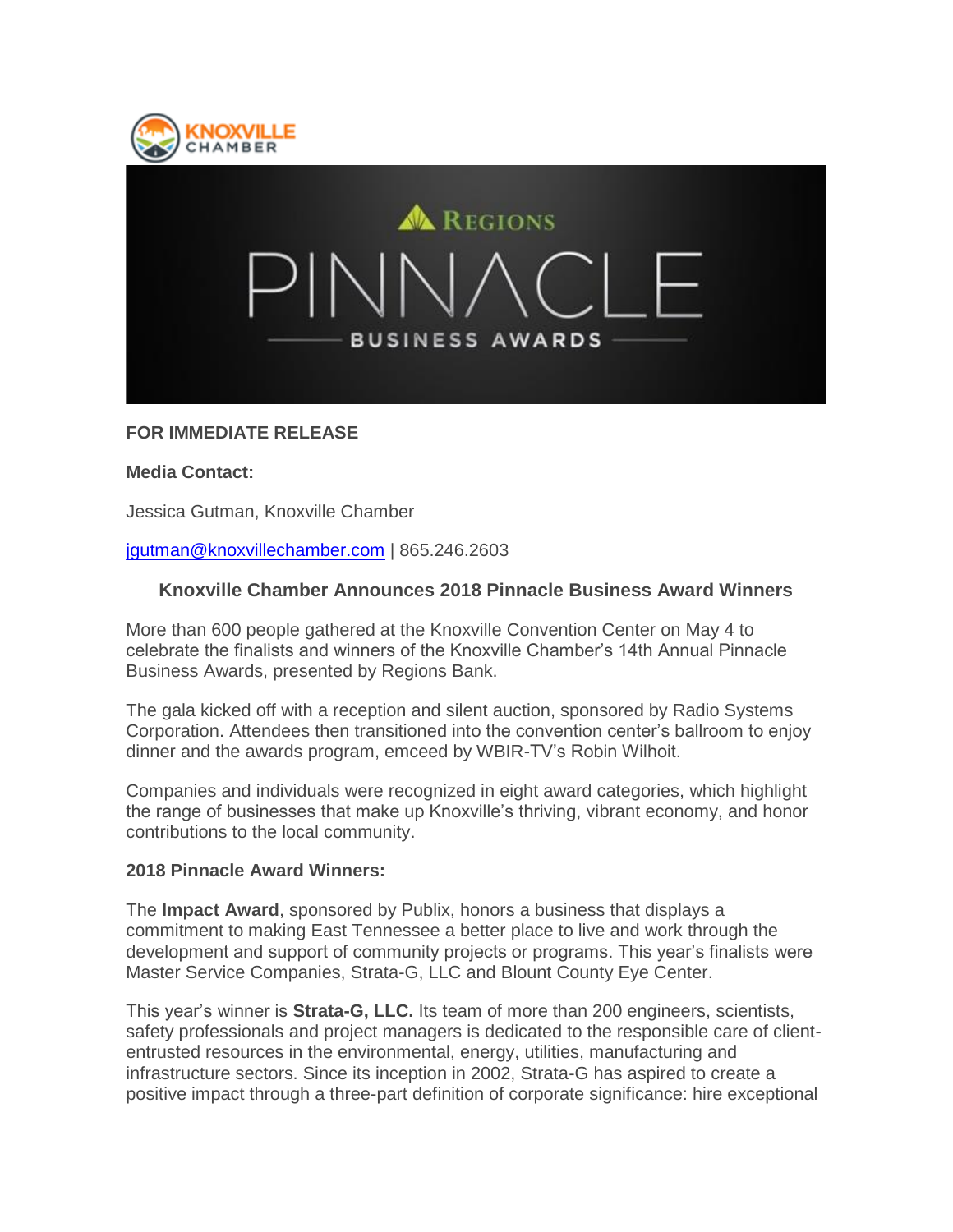people, empower them to earn customer respect and invest time, talent and treasure in the community. The Strata-G outreach program focuses on four areas: food and shelter for neighbors in greatest need; education investments to positively affect the life trajectories of local youth; stewardship and conservation of the environment for present and future generations; and grassroots causes dearest to the hearts of company employees. Strata-G desires to create the greatest possible impact for those they serve by coupling financial gifts with investment of the team's time and professional talents.

The **Innovator Award**, sponsored by Cirrus Insight, is given to a business that has developed a new technology, innovative product or service, or applied a business system or service in an innovative way. The finalists this year were 2:45Tech, Smart RIA and GRIDSMART Technologies, Inc.

**GRIDSMART Technologies, Inc.** took home this year's award. The company develops, commercializes and sells efficient Intelligent Traffic Systems through the Internet of Everything and services to municipal partners around the world. GRIDSMART is the world's only single-camera solution for intersection actuation, traffic data collection and situational awareness. GRIDSMART's iconic Bell Camera delivers the industry's only horizon-to-horizon view with exclusive enter-to-exit tracking. Built on uncompromising core principles - simple, flexible and transparent, GRIDSMART delivers simple solutions for complex traffic problems for customers of all sizes.

The **Small Business Excellence Award** is presented to a business with 50 or fewer employees that has consistently grown its workforce and revenue and overcome obstacles including access to capital, operational efficiency, control of expenses, customer loyalty and distribution. Finalists in this category were TAG Resources, LLC, Pipe Wrench Plumbing, Heating and Cooling and Axle Logistics.

This year's recipient is **Pipe Wrench Plumbing, Heating and Cooling**. Starting with one employee and a single truck in 1998, Pipe Wrench Plumbing, Heating and Cooling has grown steadily over their 19-year history. Originally offering only plumbing services, in 2014 they added HVAC services to diversify the business, and in 2017 experienced growth that exceeded all previous company projections – generating a 40 percent increase in new business, a customer retention rate that is 20 percent above industry average, 26 new employees and 12 additional vehicles in their fleet.

The **Minority-Owned Business Excellence Award**, sponsored by Covenant Health, recognizes a minority-owned business that has produced outstanding business results and growth and overcome the obstacles of race or ethnicity. This year's finalists were Compassionate Care Home Health, Insurefit RM and MBK Wellness of Knoxville.

**MBK Wellness of Knoxville** received this year's award. In 2011, the Massage By Kenneth (MBK) brand was officially launched, and what started as a massage practice developed into a whole-body health solution. In 2016, the company was rebranded as MBK Wellness coinciding with the opening of owner Kenneth Robinson's first private studio and extended product line. Currently two specialized therapists call the Bearden studio home, and a second MBK Wellness studio is scheduled to open in the spring of 2020. In addition to massage therapy, MBK Wellness' product lines include: a natural full-body sugar scrub, an all-natural herbal tea lotion, aromatherapy soy massage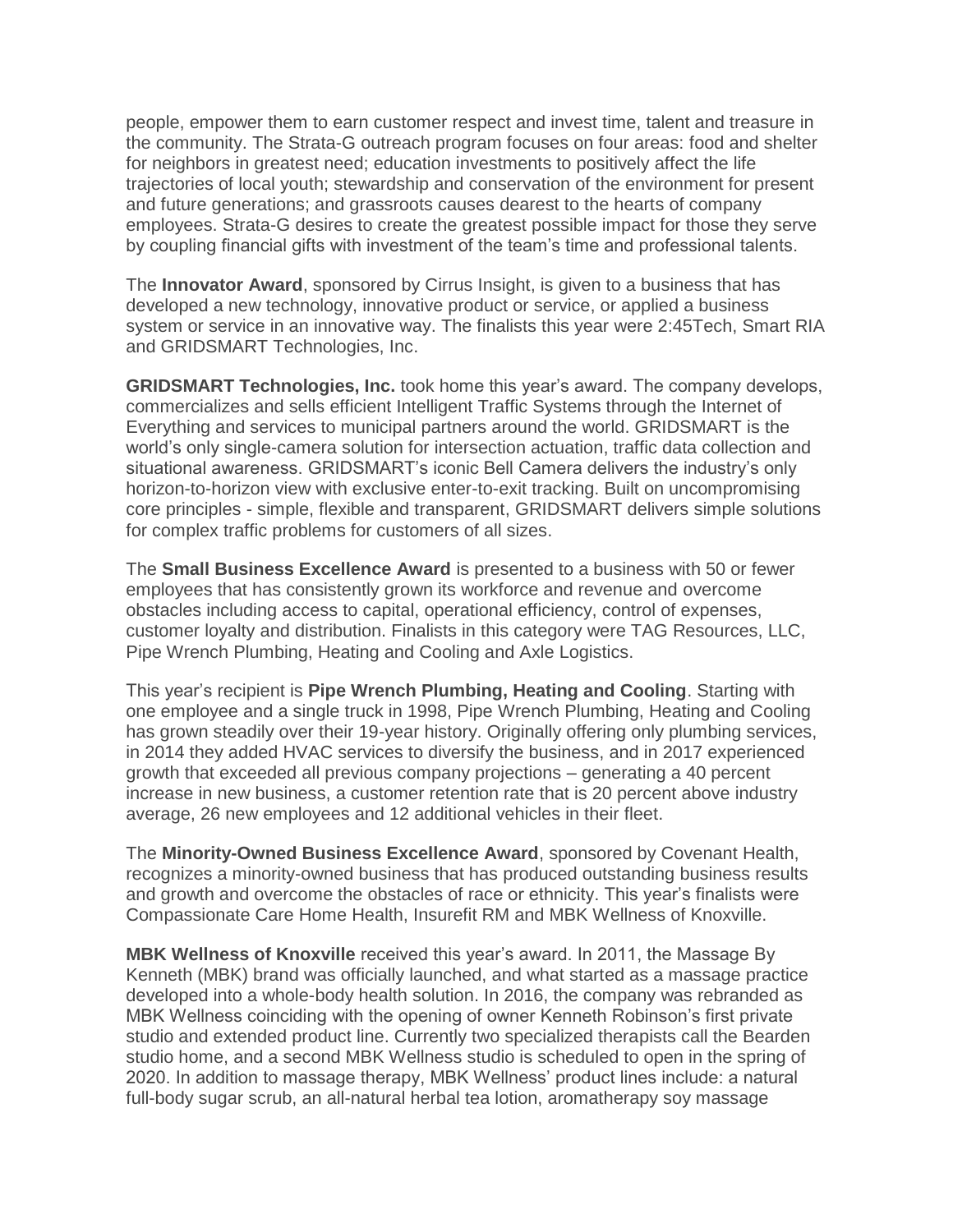candles and an essential oil air spray. Some of the massage and therapy techniques utilized by MBK Wellness include Cupping, Traditional Thai Massage, Reflexology, Hot Stone Massage, Lymphatic Drainage, Chinese Acupressure and Pain Management Massage.

The **Woman-Owned Business Excellence Award**, sponsored by Cannon & Cannon, is given to an outstanding woman-owned business that is independently owned, operated and controlled by a female. The winner demonstrates the ability to compete in a nondiverse field. BGT Recruiting & Consulting, The Pavilion at Hunter Valley Farm, LLC and Knoxville Graphic House were finalists for this category.

This year's winner is **BGT Recruiting and Consulting.** BGT was established in January of 2012 by owners Jill Green and Christine Bell with nothing but their personal credit cards and a \$5,000 loan from a family member. As former hiring managers themselves, Jill and Christine saw a need for recruiting and consulting services that meet the needs of all businesses -- large or small -- and felt they had an approach that would allow them to meet their clients' needs more effectively. Now in its fifth year of business, BGT provides recruiting services in the greater Knoxville area and consulting services for companies locally and nationally. It places professionals in permanent, contract, and temp roles; and its recruiting services focus mainly on accounting, finance, HR, admin, marketing, operations, and sales disciplines. The company has experienced a significant amount of growth over its 5+ years in business, and has doubled its full-time employees since inception – from two to four – and anticipates this number to grow by at least one or two employees over the next two years.

The **Business Excellence Award** is divided into a mid-sized category for businesses with 51-200 total employees, and a large company category for those with 201 or more employees. These awards are presented to businesses headquartered in East Tennessee, or those with a significant presence in East Tennessee that have shown remarkable profitability, growth and stability and are recognized regionally, nationally and/or internationally in their respective business sectors.

Finalists for the **Mid-Sized Business Excellence Award**, sponsored by Master Service Companies, were Lloyd's Electric Service, Inc., Michael Brady, Inc. and Rodefer Moss & Co, PLLC.

**Lloyd's Electric Service, Inc.** took home this year's award. In 1982, the father and son team of Jim and Doug Lloyd formed Lloyd's Electric Service, Inc. Jim Lloyd, a firefighter for the City of Knoxville and his son Doug, a master electrician, provided residential and small commercial electrical jobs. The company's quality-driven services attracted the attention of three notable clients: Pilot Oil Company, Lowe's and the Copper Cellar Corporation, who is still a client today. Today, Lloyd's Electric provides high-quality commercial and industrial electrical services throughout the Southeast along with their in-house divisions that provide HVAC/refrigeration, alternative energy solutions, back-up power and data and telecommunication products and services.

Finalists for the **Large Business Excellence Award**, sponsored by LBMC, PC, included Burleson Brands, Covenant Health and DeRoyal Industries.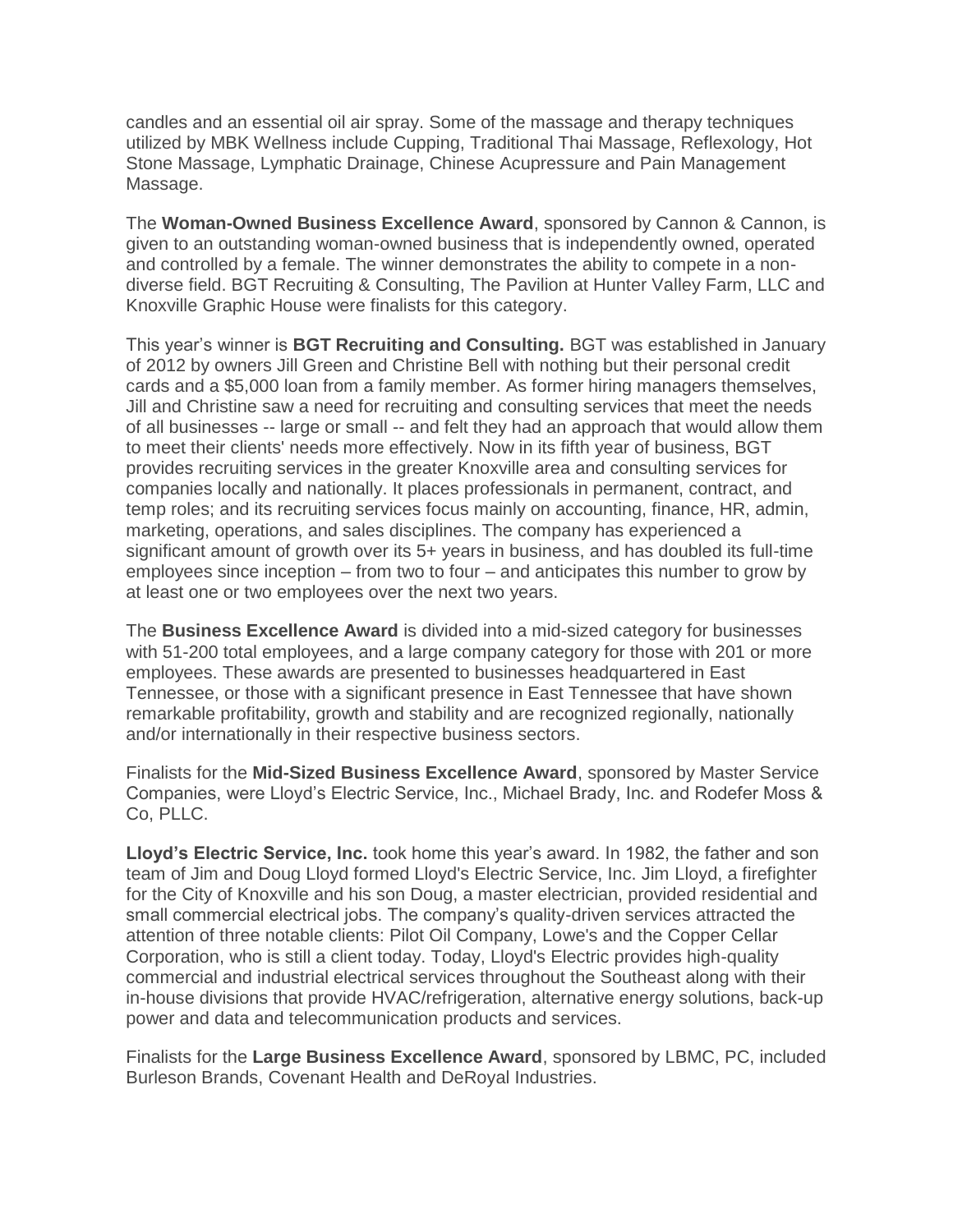This year's winner is **DeRoyal Industries**. Since 1973, DeRoyal's industry-leading healthcare products and related business services have been helping providers improve the care of their patients. A world-class company with a home town feel, they credit their success to producing quality products, building customer relationships and providing innovative, technological solutions that help clients care for their customers. Celebrating 45 years in business, DeRoyal is a proven, sustainable company operating today with the same mission and values on which the company was founded – listen, care, deliver.

The **Young Entrepreneur Award**, presented by Rodefer Moss & Co, PLLC, is awarded to a young professional, 40 years of age or younger as of May 4, 2018, who lives and works in East Tennessee and has achieved success while overcoming obstacles, to become one of tomorrow's top leaders. The winner will have started or is at risk in ownership of his/her business and will have moved the company from early growth to some maturity. This year's finalists were Andrew Randazzo of Prime Medical Training, Bradford Jones of Bradford Catered Events and Dr. Will Tantum of Blount County Eye Center.

The 2018 recipient is **Bradford Jones, CEO of Bradford Catered Events**. Taking ownership of Bradford Catered Events from his father in 2014, Bradford Jones now runs the full-service, off-site catering company that services the East Tennessee area for weddings, social events, corporate events, parties and galas. As an approved, preferred or exclusive caterer for over 50 area event venues such as University of Tennessee Athletics, Oak Ridge National Laboratory, the City of Knoxville and Y-12 National Security Complex, Bradford Catered Events was voted the *Cityview Magazine* Best of the Best Caterer for 2017. Jones also operates a longtime Knoxville favorite, The Lunchbox, as a grab-and-go café concept with two Knoxville area locations.

The **James A. Haslam II Chairman's Leadership Award**, presented by Prestige Cleaners, is given to a longtime business leader that exhibits strength in character, resolve and a commitment to the community and has demonstrated exemplary success in the regional business community.

## This year's honoree is **Sharon Miller Pryse, CEO and founder of The Trust Company of Tennessee**.

Originally an Atlanta native, Sharon Miller Pryse attended the University of Tennessee and has never considered leaving Knoxville. After graduating with a Finance degree, she began as a clerk in the Trust Department of Valley Fidelity Bank. While still in her twenties, she became the bank's youngest senior vice president; then at age 35, founded The Trust Company. Today, The Trust Company of Tennessee manages \$3 billion in assets and employs 75 people across three cities. Sharon's long-standing community commitment includes social service, the arts, economic development and education. She has served as board chair for the Knoxville Chamber, Leadership Knoxville, YMCA, United Way and has also chaired United Way's annual fundraising campaign. Sharon supports the university that made Knoxville her home, and currently holds a position on the University of Tennessee Board of Trustees and Board of Directors for the U.T. Foundation.

The gala concluded with a champagne toast to the winners and a Chairman's